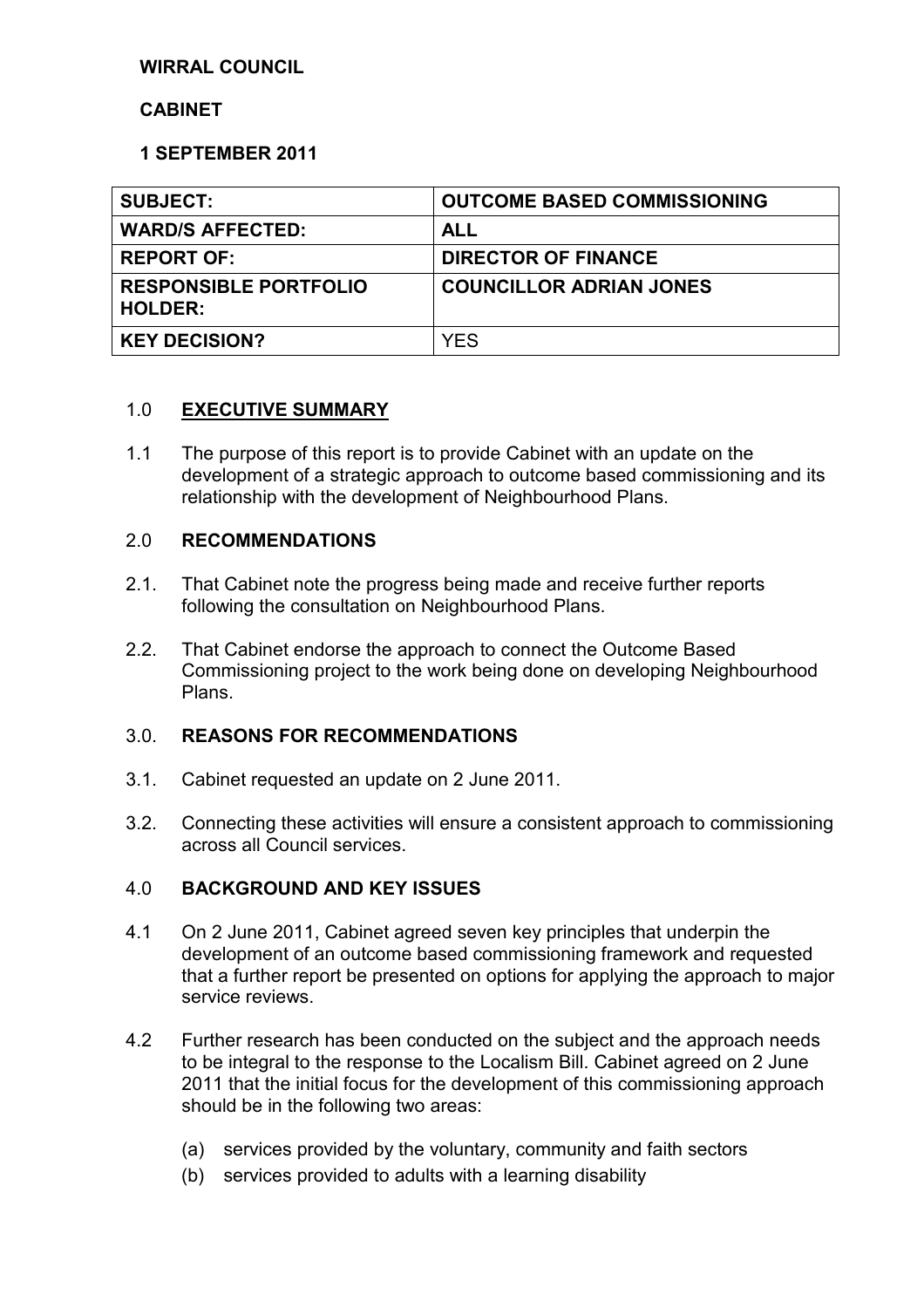- 4.3 The Wirral Learning Disability Partnership Board agreed revised Terms of Reference in March 2011 and is progressing to review and revise its strategic intentions through a number of sub-committees. It aims to develop a new Business Plan for 2012-13 and beyond by November 2011. The primary aspect of the commissioning framework is stakeholder engagement and the Board met on 1 August 2011 to agree an action plan that will promote wider and better engagement of the various groups in the learning disability community. The Business Plan will be considered by Cabinet on 8 December 2011 and NHS Wirral in February 2012.
- 4.4 In relation to commissioning in the voluntary, community and faith sectors, Cabinet have agreed the extension of many of the voluntary sector funding arrangements for the remainder of this financial year whilst a wider review of commissioning and grant funding is undertaken. This review sits alongside the development of the Council approach to participatory budgeting and the development of Neighbourhood Plans for Wirral communities. Cabinet agreed on 23 June 2011 that the initial results of the consultation will be reported to the 11 Area Forums in October 2011 and that Neighbourhood Plans would be in place by December 2011.
- 4.5. In a broader context, advantage has been taken of the research capacity afforded by officers on the MBA programme. An academic study entitled *'Outcome Based Commissioning: Implementation through the Neighbourhood Planning Process'* was completed in July 2011 and is currently being assessed. The study evaluated the prospects of applying this commissioning approach to other service areas where communities would be more involved in service design and in some cases service delivery through social enterprise, mutual or any other corporate entity.
- 4.6. The consultation conducted as part of this research revealed a significant appetite to be involved in the design of services and to some extent the provision. The consultation also highlighted the need for the Council to be explicit about potential efficiencies that might be achieved through the approach. People recognised the reduction in resources the Council faces over the medium term and were keen to express their views on priorities for the remaining resources. It is premature to invite Cabinet to consider any savings from this approach, but it is an opportunity to engage with local residents about priority spending on locally determined outcomes.
- 4.7. At this stage of the development it is also premature to suggest which service areas best lend themselves to the approach. It could be argued that all Council functions should be included with due regard for those statutory services that are almost entirely demand led (child protection, safeguarding vulnerable adults, housing benefit). The identification of the potential application should arise from the ongoing community engagement within the Neighbourhood Planning process.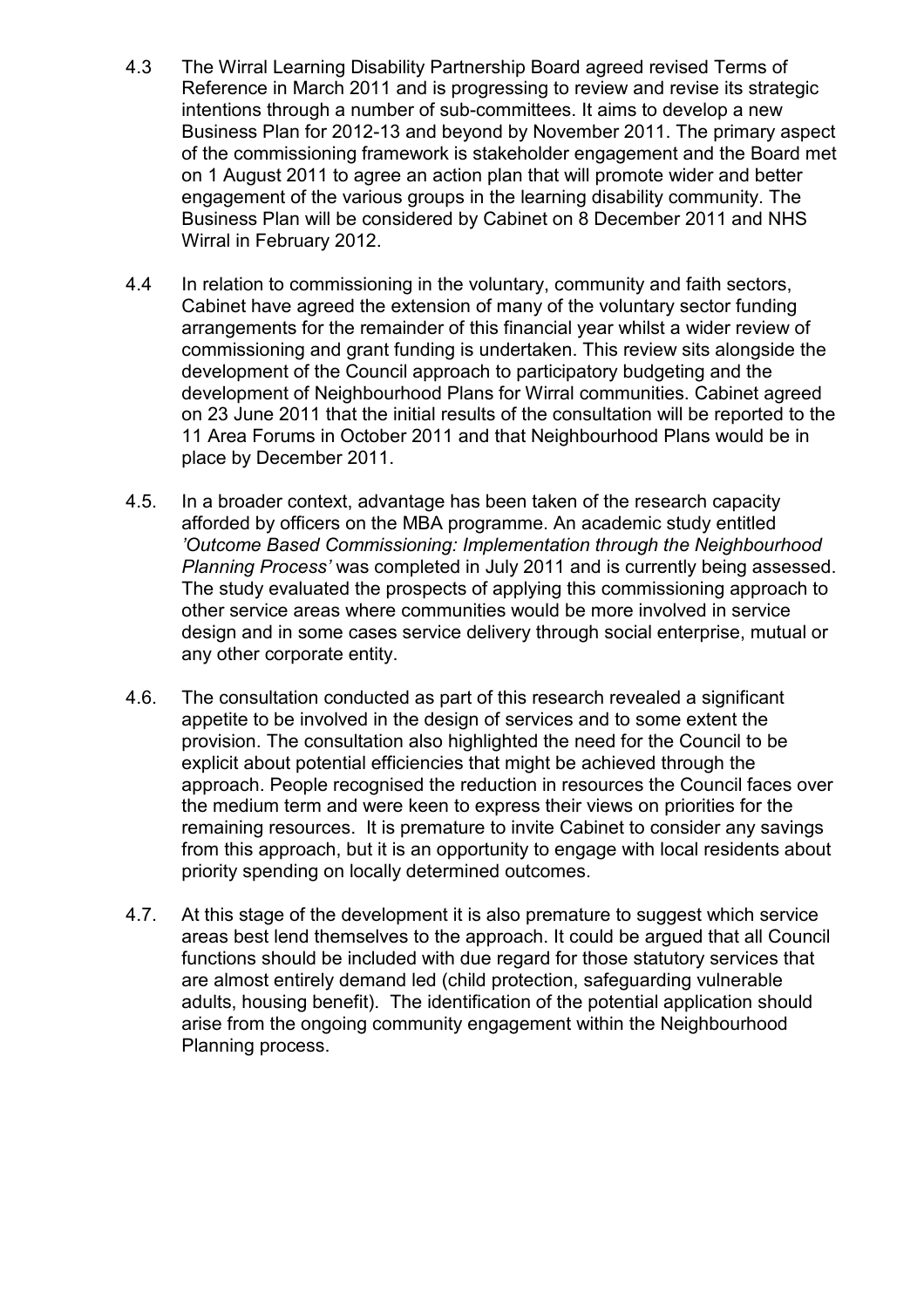# 5.0 **RELEVANT RISKS**

- 5.1 A number of key risks have been identified from the ongoing research.
	- (a) The failure to maintain budget stability may make it difficult to sustain the support needed for local groups to be engaged and develop alternative delivery models. This will be mitigated if all delegated budgets are managed effectively.
	- (b) A lack of awareness of outcome based commissioning may lead to a misunderstanding of the concept and may lead to mistrust and lack of confidence in the model. This is mitigated by not rushing through the changes and ensuring every opportunity is taken to improve understanding through the plethora of community consultations.
	- (c) There is a risk of the most vocal in communities driving the agenda. Outcome definition and relative importance are not universal. This is mitigated by actively seeking out new people and groups to become more engaged and ensuring harder to reach communities are heard.
	- (d) There is a risk that some statutory services that do not have a transparent impact on local communities are given a lower priority for investment. The Council will need to articulate these, and their value to the wider community, so that they are better understood.

# 6.0 **OTHER OPTIONS CONSIDERED**

6.1 This report provides a brief update on progress being made. All options that emerge from further research and community feedback will be considered.

# 7.0 **CONSULTATION**

- 7.1 The widest possible consultation will need be undertaken with local communities. As part of the Neighbourhood Planning process, meetings are being held with each Area Forum and many consultation events and targeted programmes are underway.
- 7.2 The academic research referred to in the report was supported by various consultation events that included two focus groups attended by 20 individuals from diverse communities; four semi-structured 'one-to-one' interviews with people previously engaged with consultation; a self administered on-line survey of 82 individuals who attend Area Forums; and discussions with staff from different Departments

# 8.0 **IMPLICATIONS FOR VOLUNTARY, COMMUNITY AND FAITH GROUPS**

8.1 There are none directly arising from this report, however voluntary community and faith groups will be instrumental to the implementation, both in terms of engagement and potential service deliverers.